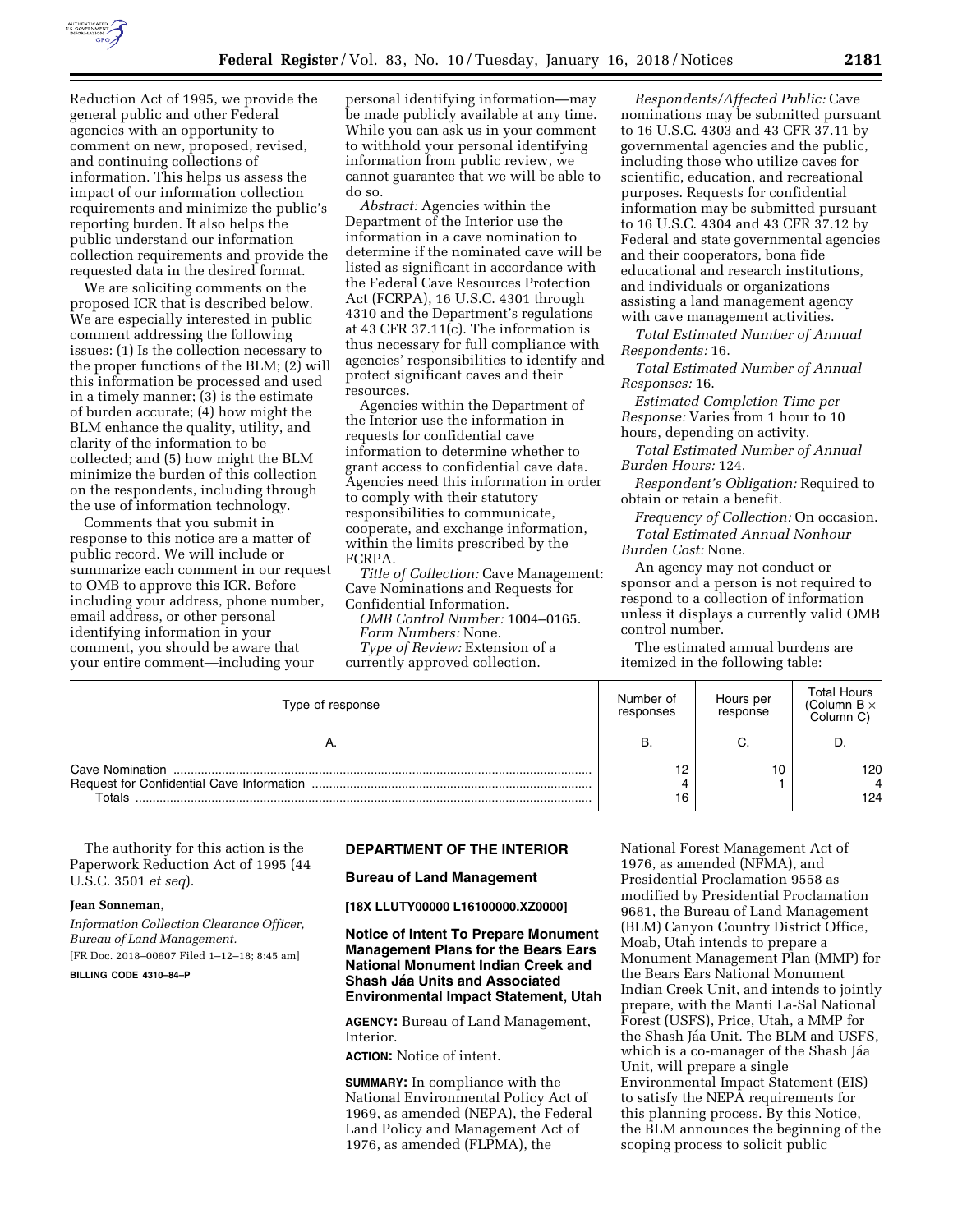comments and identify issues. These MMPs may replace portions of the existing Monticello Field Office Record of Decision and Approved Resource Management Plan, as amended, and Manti- La Sal National Forest Plan.

**DATES:** This Notice initiates the public scoping process for separate MMPs for each monument unit with an associated combined EIS. The date(s) and location(s) of any scoping meetings will be announced at least 15 days in advance through local media, newspapers and the BLM website at: *[https://www.blm.gov/utah.](https://www.blm.gov/utah)* In order to be included in the Draft EIS, all comments must be received prior to March 19, 2018 or 15 days after the last public meeting, whichever is later. We will provide additional opportunities for public participation upon publication of the Draft EIS.

**ADDRESSES:** You may submit comments on issues and planning criteria related to the planning process by any of the following methods:

- *Website:* Bears Ears National Monument: *<https://goo.gl/uLrEae>*
- *Mail:* 365 North Main, P.O. Box 7, Monticello, UT 84535

Documents pertinent to this proposal may be examined at the BLM Canyon Country District or Monticello Field Office.

# **FOR FURTHER INFORMATION CONTACT:**

Lance Porter, District Manager, telephone (435) 259–2100; address 365 North Main, P.O. Box 7, Monticello, UT 84535; email *blm*\_*ut*\_*[monticello](mailto:blm_ut_monticello_monuments@blm.gov)*\_ *[monuments@blm.gov.](mailto:blm_ut_monticello_monuments@blm.gov)* Contact Mr. Porter to add your name to our mailing list. Persons who use a telecommunications device for the deaf (TDD) may call the Federal Relay Service (FRS) at 1–800–877–8339 to contact the above individual during normal business hours. FRS is available 24 hours a day, 7 days a week, to leave a message or question with the above individual. You will receive a reply during normal business hours.

**SUPPLEMENTARY INFORMATION:** This document provides notice that the BLM Canyon Country District Office, Moab, Utah, intends to prepare an MMP for the Bears Ears National Monument Indian Creek Unit, and jointly prepare an MMP with the Manti La-Sal National Forest, Price, Utah, for the Shash Jáa Unit, as well as an associated EIS. The BLM announces the beginning of the scoping process, and seeks public input on issues and planning criteria. The planning area is located in San Juan County, Utah and encompasses approximately 169,289 acres of BLM-

managed lands and 32,587 acres of National Forest System Lands.

On December 4, 2017, President Donald Trump signed Proclamation 9681 modifying the Bears Ears National Monument designated by Proclamation 9558 to exclude from its designation and reservation approximately 1,150,860 acres of land, which lands are not covered by this Notice of Intent and will continue to be managed under the governing Monticello Record of Decision and Approved Resource Management Plan and Manti La-Sal National Forest Plan until they are otherwise revised or amended. The revised BENM boundary includes two units known as the Shash Jáa and Indian Creek Units that are reserved for the care and management of the objects of historic and scientific interest within their boundaries. Proclamation 9558, as modified by Proclamation 9681, requires the BLM and the USFS to jointly develop a MMP. Each agency will continue to manage their lands within the monument pursuant to their respective applicable legal authorities.

To ensure that management decisions reflect tribal expertise and traditional and historical knowledge, Proclamation 9558, signed on December 28, 2016, established a Bears Ears Commission to provide guidance and recommendations on the development and implementation of a management plan for the Bears Ears National Monument. Proclamation 9681 modifies Proclamation 9558 and clarifies that the Bears Ears Commission shall be known as the Shash Jáa Commission, and shall apply only to the Shash Jáa Unit. The Commission consists of one elected officer each from the Hopi Nation, Navajo Nation, Ute Mountain Ute Tribe, Ute Indian Tribe of the Uintah Ouray, and Zuni Tribe, designated by the officers' respective tribes, and the elected officer of the San Juan County Commission representing District 3 acting in that officer's official capacity.

The purpose of the public scoping process is to determine relevant issues that will inform the scope of the environmental analysis, including alternatives, and guide the planning process. Preliminary issues for the planning area have been identified by BLM and USFS personnel; Federal, State, and local agencies; and other stakeholders. These preliminary issues include cultural and historic resources, including protection of Indian sacred sites and traditional cultural properties; paleontological resources; travel management; livestock grazing; wildlife; vegetation and fire management; outdoor recreation; and other resource management.

Preliminary planning criteria include: (1) The public planning process for the MMPs will be guided by Proclamation 9558 as modified by Proclamation 9681 in addition to FLPMA, NFMA, and NEPA. (2) The BLM and USFS will use current scientific information, research,

technologies, and results of inventory, monitoring, and coordination to determine appropriate management. (3) The BLM and USFS will strive to coordinate management decisions with other adjoining planning jurisdictions, both Federal and non-Federal. (4) Decisions made in the planning process will only apply to BLM-managed lands, National Forest System Lands, and, where appropriate, split-estate lands where the subsurface mineral estate is managed by the BLM. (6) Existing Wilderness Study Areas (WSAs) will continue to be managed to prevent impairment and ensure continued suitability for designation as wilderness. Should Congress release all or part of a WSA from wilderness study, resource management will be determined by preparing an amendment to the MMP. (7) The BLM will consider changes to the off-highway vehicle (OHV) area designations approved through the Monticello Field Office Record of Decision and Approved Resource Management Plan. (8) As required by the Proclamations, the BLM and USFS will meaningfully engage with the Shash Jáa Commission and will carefully and fully consider integrating the traditional and historical knowledge and special expertise of the Commission for the Shash Jáa Unit. The BLM and USFS will also work with the Commission to identify parameters for continued meaningful engagement that will be set forth in the MMP.

You may submit comments on issues and planning criteria in writing to the BLM at any public scoping meeting, or you may submit them to the BLM using one of the methods listed in the **ADDRESSES** section above. To be most helpful, and to ensure inclusion in the Draft EIS, you should submit comments prior to the close of the 60-day scoping period or 15 days after the last public meeting, whichever is later. Before including your address, phone number, email address, or other personal identifying information in your comment, you should be aware that your entire comment—including your personal identifying information—may be made publicly available at any time. While you can ask us in your comment to withhold your personal identifying information from public review, we cannot guarantee that we will be able to do so. The BLM and USFS will evaluate